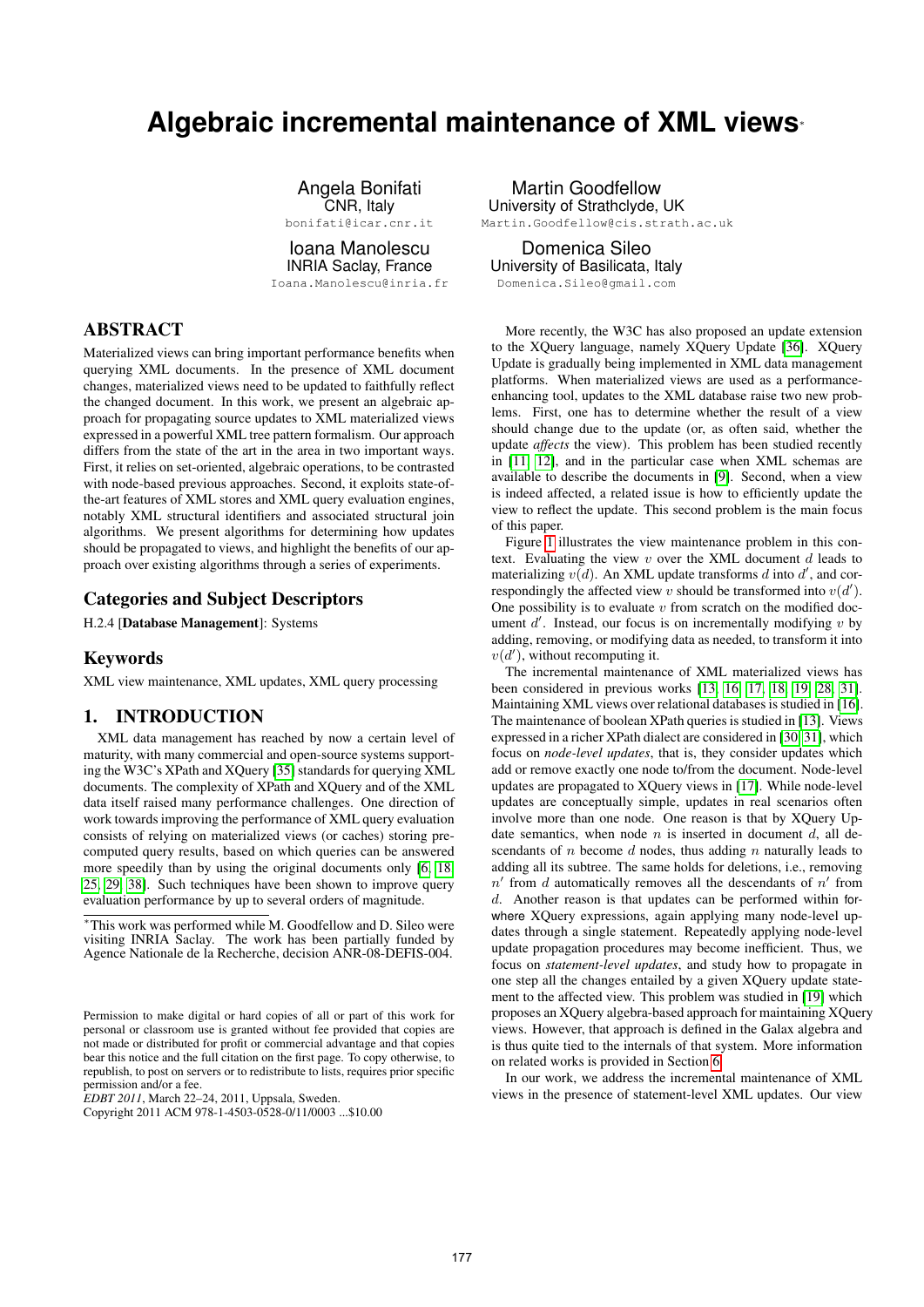

<span id="page-1-0"></span>Figure 1: View update propagation.

language corresponds to a core useful conjunctive XQuery subset. This language supports the child and descendant axis, value and branch predicates, and moreover allows returning data from more than one node, unlike the XPath dialects studied in [\[13,](#page-11-10) [30,](#page-11-16) [31\]](#page-11-15). Our approach is designed to take advantage of advanced artifacts of current XML query processors, such as structural joins and smart identifiers [\[37\]](#page-11-17). Employing such efficient tools allows our algorithms to outperform node-level update propagation techniques in the frequent case where more than one node is added/removed at the same time. Moreover, our approach integrates smoothly in the process of updating the source document itself, by re-using some partial results of the update process. These features make it a good candidate to be integrated within a persistent XML database.

This paper is organized as follows. Section [2](#page-1-1) presents our model for documents, views, and updates. Section [3](#page-2-0) provides algorithms for propagating insertions, whereas Section [4](#page-7-0) studies deletions. We study the performance of our algorithms in Section [5,](#page-8-0) compare our work in more detail with the state of the art in Section [6](#page-10-0) and then conclude.

# <span id="page-1-1"></span>2. PRELIMINARIES

In this Section, we present our model for documents, node identifiers, views, and updates.

#### 2.1 XML documents and node identifiers

We view XML documents as ordered label trees, consisting of element, attribute and text nodes. Element nodes and attribute nodes have a label, text nodes have an associated string representing the value. Each node has a unique identifier (or ID, in short), which is given by a compact unique string in the corresponding encoding scheme. Among the many node ID schemes from the literature, we use the recently proposed compact dynamic Dewey IDs [\[37\]](#page-11-17) since they have many properties useful in our context:

- they are structural, i.e., by comparing two nodes, it is possible to know whether one is a parent (or ancestor) of the other;
- from the ID of a node, one may extract the IDs and labels of its ancestors at all levels;
- they do not require node relabeling in the presence of updates to the document;
- they can be encoded in a very compact fashion.

#### 2.2 Views

Let  $\mathcal L$  be a finite set of XML node names, and  $\mathcal{X} \mathcal{P}$  be the  $XPath \{/,//\}$  language. We consider views expressed in the XQuery dialect described in Figure [2.](#page-1-2) In the for clause,  $absVar$  corresponds to an absolute variable declaration, which binds a variable named  $x_i$  to a path expression  $p \in \mathcal{XP}$  to be evaluated starting from the root of some document available at the URI uri. The non-terminal  $relVar$  allows binding a variable named  $x_i$  to a path expression

|                | $q :=$      | for absVar $($ , $(relVar))^*$                                                   |
|----------------|-------------|----------------------------------------------------------------------------------|
|                |             | (where $pred$ (and $pred(*)$ ?) return ret                                       |
| $\overline{2}$ | $absVar :=$ | $x_i$ in doc $(uri)$ p                                                           |
| 3              | $relVar :=$ | // $x_i$ introduced before $x_i$<br>$x_i$ in $x_j$ $p$                           |
| $\overline{4}$ | $pred :=$   | string $(x_i) = c$                                                               |
| 5              | $ret :=$    | $\langle l \rangle$ elem <sup>*</sup> $\langle l \rangle$                        |
| 6              | $elem :=$   | string $(x_k)$ } $\langle l_i \rangle$<br>$\langle l_i \rangle$ $(x_k   id(x_k)$ |

for \$p in doc("confs")//confs//paper, \$a in \$p/affiliation return  $\langle result \rangle \langle pid \rangle \{id(\$p)\}\langle \langle pid \rangle \langle aid \rangle \{id(\$a)\}\langle \langle aid \rangle$  $\langle$  acont $\rangle$ {\$a} $\langle$ /acont $\rangle$   $\langle$ /result $\rangle$ 

#### <span id="page-1-2"></span>Figure 2: Grammar for XML materialized views (top) and sample view (bottom).

 $p \in \mathcal{XP}$  to be evaluated starting from the bindings of a previouslyintroduced variable  $x_i$ . The optional where clause is a conjunction over a number of predicates, each of which compares the string value of a variable  $x_i$  with a constant  $c$ .

The return clause builds, for each tuple of bindings of the for variables, a new element labeled  $l$ , having some children labeled  $l_i$  $(l, l_i \in \mathcal{L})$ . Within each such child, we allow one out of three possible information items related to the current binding of a variable  $x_k$ , declared in the for clause: (1)  $x_k$  denotes the full subtree rooted at the binding of  $x_k$ ; (2) string( $x_k$ ) is the string value of the binding; (3)  $\text{id}(x_k)$  denotes the ID of the node to which  $x_k$  is bound.

There are important differences between the *subtree* rooted at an element (or, equivalently, its *content*), its *string value* and its *ID*. The content of  $x_i$  includes all (element, attribute, or text) descendants of  $x_i$ , whereas the string value is only a concatenation of *n*'s text descendants [\[34\]](#page-11-18). Therefore, string( $x_i$ ) is very likely smaller than  $x_i$ 's content, but it holds less information. Second, an XML ID does not encapsulate the content of the corresponding node. However, XML IDs enable joins which may stitch together tree patterns into larger ones. Our view dialect distinguishes IDs, value and contents, and allows any subset of the three to be returned for any of the variables, resulting in significant flexibility.

Tree pattern representation for views For ease of explanation, we represent views using the following tree pattern dialect, denoted P.

- 1. Pattern nodes can carry the label of an XML element or attribute, or some word, respectively. A word is defined as a sequence of characters appearing either in a PCDATA node or in an attribute value, delimited by the usual separators (whitespace, tab, end of line). Each internal pattern node carries a label from a tag alphabet  $A_l = \{a, b, c, \dots\}$ . Each leaf node carries a label from a word alphabet  $A_w = \{a, b, c \dots\}$ .
- 2. Pattern edges correspond to parent-child or ancestor-descendant relationships between nodes.
- 3. Each pattern node may be annotated with *stored attributes*, describing additional information items that the pattern stores out of each XML document node, that matches the pattern node. The cont annotation indicates that the full (serialized) image matching the XML tree node is stored. The ID annotation indicates the Compact Dynamic Dewey ID [\[37\]](#page-11-17) of the corresponding nodes. Storing IDs in views enables combining several views in order to answer a query [\[27,](#page-11-19) [33\]](#page-11-20). Finally, the val annotation stands for the node's text value, obtained by concatenating all its text descendants in document order.
- 4. Each node may be annotated with a predicate of the form [val =  $\underline{c}$ ] where  $\underline{c} \in A_w$ , restricting the XML nodes which match the pattern node, to those satisfying the predicate.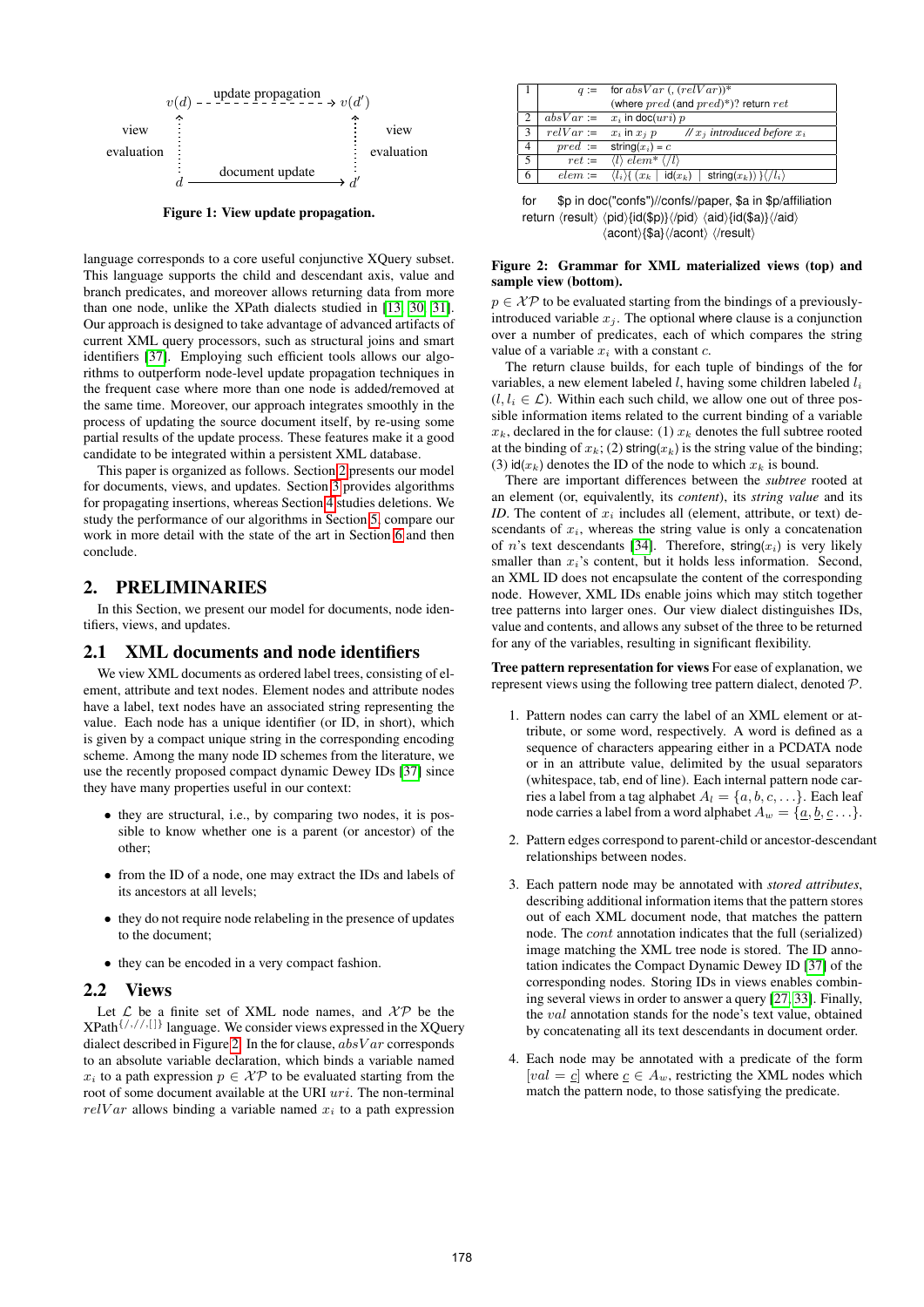$$
\begin{array}{c}\n\parallel \\
\text{confs} \\
\parallel \\
\text{paper}_{ID}\n\end{array}
$$

<span id="page-2-1"></span>affiliation<sub>ID,cont</sub>

# Figure 3: Sample tree pattern.

$$
\begin{array}{c}\n \multicolumn{3}{c}{\text{Spaper.} ID, \mbox{affiliation.} ID} \\\\ \multicolumn{2}{c}{\text{\hspace{-2ex}}{\delta}}\\\ \hline\n \end{array}
$$
\n
$$
\pi_{\mbox{paper.} ID, \mbox{affiliation.} CD} \\\ \text{
$$
\sigma_{\mbox{cons.} ID \prec \mbox{paper.} ID \land \mbox{paper.} ID \prec \mbox{affiliation.} ID} \\\ \text{
$$
\begin{array}{c}\n \multicolumn{2}{c}{\text{Cons.} ID \prec \mbox{paper.} ID \prec \mbox{affiliation.} ID} \\\ \multicolumn{2}{c}{\text{\hspace{-2ex}}{\cal R}_{confs}^d \prec R_{agfiliation}^d} \end{array}
$$
$$
$$

<span id="page-2-2"></span>Figure 4: Algebraic semantics of the tree pattern in Figure [3.](#page-2-1)

The translation of an XQuery view into an equivalent tree pattern is described (for a superset of the language considered here) in [\[5\]](#page-11-21).

Algebraic tree pattern semantics View semantics can be defined in the customary way based on tree embeddings [\[3\]](#page-10-1). For our purposes, we will rely on an equivalent semantics, introduced by means of an algebra. We present it here briefly, and point the reader to [\[4\]](#page-11-22) for the detailed tree pattern semantics.

Given a document d and label  $a \in \mathcal{L}$ , we denote by  $R_a^d$  and call it *virtual canonical relation of* a *in* d, the list of tuples of the form  $(ID, val, cont)$  obtained from all the a-labeled nodes in d. The tuples in  $R_a^d$  are sorted in the order of appearance of the corresponding nodes in  $d$ . We denote by  $\prec$  the *parent comparison operator*, which returns true if its left-hand argument is the ID of a parent of the node whose ID is the right-hand argument. Similarly, ≺≺ is the *ancestor comparison operator*. Observe that we only discuss a logical algebra here, and make no assumptions on how ≺ and ≺≺ are actually implemented in a physical store.

Let  $A$  be the algebra consisting of the following operators: (1) the n-ary cartesian product  $\times$ ; (2) selection, denoted  $\sigma_{pred}$ , where *pred* is a conjunction of predicates of the form  $a \odot c$  or  $a \odot b$ , a and b are attribute names, c is some constant, and  $\odot$  is a binary operator among  $\{=\,\prec,\,\prec\,\}$ ; (3) projection denoted  $\pi_{\text{cols}}$ ; (4) duplicate elimination (denoted  $\delta$ ); (5) sort, denoted  $s_{cols}$ . For convenience, we also use joins, defined, as usual, as selections over  $\times$ .

The algebraic semantics of the tree pattern in Figure [3](#page-2-1) is the algebraic expression in Figure [4.](#page-2-2) Reading from the bottom up, there is an  $R_a$  atom per query node labeled  $a$ , and they are connected through  $\times$  operators. The selection  $\sigma$  enforces (i) all value constraints on the nodes, and (ii) all structural  $\prec$  or  $\prec$  relationships between query nodes. The projection retains the attributes projected by query nodes, e.g. paper.  $ID$ , affiliation. ID and affiliation. cont, but also *the identifiers of all nodes annotated with some attribute*. After duplicate elimination  $(\delta)$ , we sort the tuples in the order dictated by the IDs of the bindings of all nodes.

Derivation count A final important note is needed on the view semantics. In keeping with the standard literature on view maintenance for relational and XML data [\[22,](#page-11-23) [31\]](#page-11-15), we associate to each tuple in a view a *derivation count*, which intuitively corresponds to the number of reasons why the tuple belongs to the view. In the semantics based on embeddings, the number of derivations of a tuple  $t$  corresponds to the number of distinct embeddings of the view in a document, that lead to the same view tuple  $t$ . In our algebraic

semantics, the derivation count of  $t$  is the number of tuples in the output of the  $\delta$  operator which lead to obtaining t.

We end by noting that the semantics (content) of a view  $v$  (corresponding to a tree pattern) on a document  $d$ , together with the derivation numbers, can be computed in  $O(|v| \times |d|)$ , e.g. by an extension to the algorithm presented in [\[15\]](#page-11-24).

#### 2.3 Updates

We consider the following kinds of updates:

- delete q, where q is an XPath query from  $\mathcal{X} \mathcal{P}$ ;
- for \$x in q insert xml into \$x, where  $q \in \mathcal{XP}$ , and xml is a forest of XML trees. This generalizes to updates of the form for \$x in  $q_1$  insert  $q_2$  into \$x, where  $q_1$  is any XQuery, and  $q_2$ is an XPath query from  $\mathcal{XP}$  as follows. First, we evaluate  $q_1$ on the original document, and then we proceed as if we were inserting  $q_2$  results as children. Of course  $q_2$  may depend on \$x, in which case different forests may be inserted under different nodes returned by  $q_1$ .
- the simpler form insert xml into q with  $q \in \mathcal{XP}$  as above is also supported, together with its more general variant insert  $q_1$  into  $q_2$  where  $q_1, q_2 \in \mathcal{XP}$ .

# <span id="page-2-0"></span>3. PROPAGATING INSERTIONS

Let  $v$  be a view and  $u$  be an insert update directive on document d. In this Section, we discuss algorithms for transforming  $v$  into  $v'$ so as to reflect the effect of  $u$  on  $d$ . Section [3.1](#page-2-3) outlines our general approach, then Section [3.2](#page-3-0) describes a set of techniques which reduce the view maintenance effort, and Section [3.3](#page-4-0) outlines how schema information can be used for further pruning. Section [3.4](#page-4-1) introduces a set of useful ingredients for our algorithms, based on state-of-the-art XML query and update processing. Finally, Section [3.5](#page-5-0) shows how to propagate updates which lead to *adding* new tuples to a view, whereas Section [3.6](#page-6-0) considers the case when an XML insertion only leads to *modifying* view tuples.

#### <span id="page-2-3"></span>3.1 Approach

Our approach relies on the algebraic view semantics, as follows. Assume that the nodes in the view  $v$  are labeled with the tags  $a_1, a_2, \ldots, a_k \in A_l$ . Then, v can be written as:

$$
v = e_v(\sigma_{a_1}(R_{a_1}) \bowtie \sigma_{a_2}(R_{a_2}) \bowtie \ldots \bowtie \sigma_{a_{k-1}}(R_{a_{k-1}}) \bowtie \sigma_{a_k}(R_{a_k}))
$$

where for each  $a_i$ ,  $\sigma_{a_i}$  is the possible selection on the value of the nodes matching the respective view node, and  $e_v$  is an algebraic expression including the remaining projections, sorting steps, and duplicate eliminations in the full algebraic semantics of  $v$ . The  $\phi$  ioins  $\bowtie$  correspond to the specific structural relationship predicates connecting the  $a_i$  nodes in the view v.

We designate the nodes added by u to d as *new* nodes. For any node label l, we term  $\Delta_l^+$  the ordered collection of tuples of the form  $(n.ID, n.val, n.contrib)$  obtained from all the nodes n added to the document by the update. The IDs of the new nodes are computed as a side-effect of the document update, whereas their values and contents can be extracted directly from the subtrees rooted at the nodes (recall that according to the XQuery update semantics, when a node n is added to d, all the subtree of n is added to d). Based on the  $\Delta^+$  relations, the impact of u on d can be expressed as follows: for each node label *l* occurring in *v*, replace  $R_l^d$  by  $R_l^{d'} = R_l \cup \Delta_l^+.$ 

After the update, the content of the view  $v$  should thus become: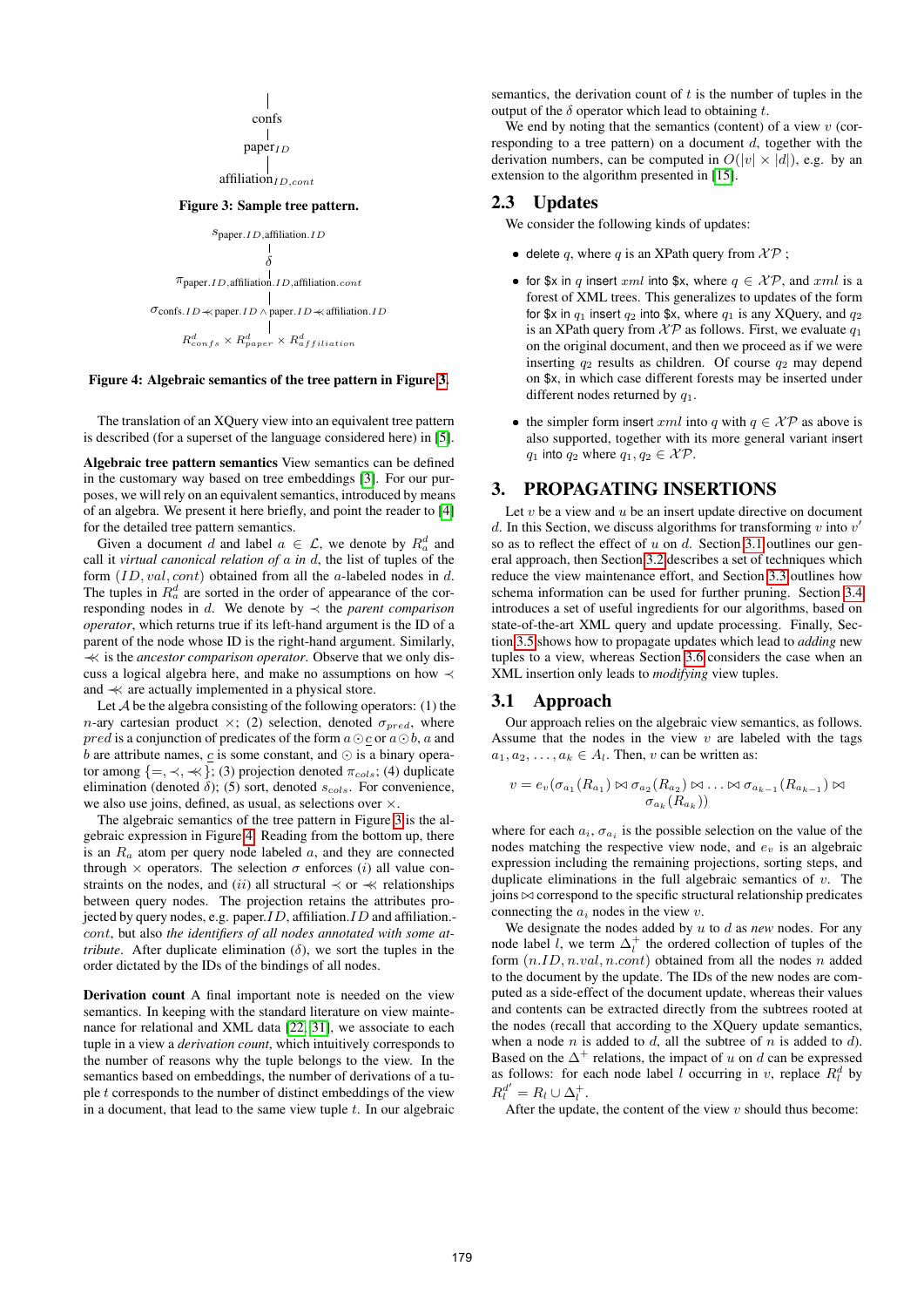$$
v' = v(d') = e_v(\sigma_{a_1}(R_{a_1} \cup \Delta_{a_1}^+) \bowtie \sigma_{a_2}(R_{a_2} \cup \Delta_{a_2}^+) \bowtie \ldots \bowtie
$$

$$
\sigma_{a_{k-1}}(R_{a_{k-1}} \cup \Delta_{a_{k-1}}^+) \bowtie \sigma_{a_k}(R_{a_k} \cup \Delta_{a_k}^+))
$$

To solve our incremental view maintenance problem, we will ignore  $e_v$ , which is the part of v's algebraic semantics that applies projections, sorts, and eliminates duplicate tuples, because maintaining  $e_y$ 's output is straightforward once updates have been propagated to  $e_v$ 's input. Instead, we will focus on efficiently computing the join-over-union expression which builds the input to  $e<sub>v</sub>$ . To ease presentation, and without loss of generality, we may simply ignore  $e<sub>v</sub>$  in the following examples. However, we underline that  $e<sub>v</sub>$  is necessary to ensure correctness of the semantics.

Distributing the joins over unions in the expression above leads to a single union of  $2^k$  *terms*, each of which is a join expression. One of them involves no  $\Delta^+$  relation, and corresponds to the original view  $v$ . Propagating  $u$  thus requires computing the remaining  $2^k - 1$  union terms.

<span id="page-3-1"></span>EXAMPLE 3.1. Let d be a document and  $u_1$  be an update that *inserts in* d *the following XML snippet:*

$$
xml_1 = \langle a \rangle \langle b \rangle \langle b \rangle \langle c \rangle \langle b \rangle \langle a \rangle
$$

Let  $a_1$ ,  $b_1$ ,  $b_2$  and  $c_1$  be the XML elements inserted in d by  $u_1$ . *The*  $\Delta^+$  *relations corresponding to*  $u_1$  *are:* 

|  | $\vert (a_1.id, a_1.val, a_1.contrib)$ | $(b_1.id, b_1.val, b_1.contrib)$<br>$(b_2.id, b_2.val, b_2.contrib)$ | $(c_1.id, c_1.val, c_1.contrib)$ |
|--|----------------------------------------|----------------------------------------------------------------------|----------------------------------|

*Consider the view*  $v_1 = \frac{1}{a}/\frac{b_{id}}{c_{id}}$ *. After*  $u_1$  *is applied,*  $v_1$ *should become:*

$$
v_1 \cup (R_a \bowtie_{a \ll b} R_b \bowtie_{b \ll c} \Delta_c^+) \cup (R_a \bowtie_{a \ll b} \Delta_b^+ \bowtie_{b \ll c} R_c) \cup (R_a \bowtie_{a \ll b} \Delta_b^+ \bowtie_{b \ll c} \Delta_c^+) \cup (\Delta_a^+ \bowtie_{a \ll b} R_b \bowtie_{b \ll c} R_c) \cup (\Delta_a^+ \bowtie_{a \ll b} R_b \bowtie_{b \ll c} \Delta_c^+) \cup (\Delta_a^+ \bowtie_{a \ll b} \Delta_b^+ \bowtie_{b \ll c} R_c) \cup (\Delta_a^+ \bowtie_{a \ll b} \Delta_b^+ \bowtie_{b \ll c} \Delta_c^+)
$$

For brevity, in the sequel, we will omit the join predicates (which are always those of the view) from the union terms. Thus, the expected content of  $v_1$  after the insertion in Example [3.1](#page-3-1) can be written as:

$$
v_1 \cup R_a R_b \Delta_c^+ \cup R_a \Delta_b^+ R_c \cup R_a \Delta_b^+ \Delta_c^+ \cup \Delta_a^+ R_b R_c \cup \Delta_a^+ R_b \Delta_c^+ \cup \Delta_a^+ \Delta_b^+ R_c \cup \Delta_a^+ \Delta_b^+ \Delta_c^+
$$

In the remainder of this Section, we study practical algorithms for computing the  $2^k - 1$  terms whose results need to be added to v in order to make it reflect the insertion.

# <span id="page-3-0"></span>3.2 Term pruning

Several observations lead us to infer when some of the union terms are guaranteed to have empty results. Such union terms are *pruned*, that is, their evaluation is not necessary in order to propagate the insertion to the view. Pruning significantly reduces the update propagation effort.

<span id="page-3-3"></span>*Pruning by the update semantics.* The semantics of XQuery Update allows deciding that some terms will always have empty results. Intuitively, this is because XQuery updates allow adding new children to existing nodes, but not new parents, as the following example illustrates.

EXAMPLE 3.2. *Consider the insertion*  $u_1$  *from Example* [3.1.](#page-3-1) *A newly added* a *node cannot have as child a* b *node which belonged to* d *before*  $u_1$  *was applied. Thus,*  $\Delta_a^+ R_b$  *is empty, therefore the*  $t$ erms  $\Delta^+_aR_bR_c$  and  $\Delta^+_aR_b\Delta^+_c$  to be added to  $v_1$  in order to main*tain it are guaranteed to produce an empty result. Similarly, no* b *element in*  $\Delta_b^+$  can have descendants in  $R_c$ , therefore  $\Delta_b^+ c$  is also *empty, and so are*  $R_a R_b \Delta_c^+$  *and*  $\Delta_a^+ R_b \Delta_c^+$ *. Thus, to compute*  $v'_1$ *, it suffices to add to* v *the results of evaluating the terms:*

$$
(*) R_a R_b \Delta_c^+ \cup R_a \Delta_b^+ \Delta_c^+ \cup \Delta_a^+ \Delta_b^+ \Delta_c^+
$$

<span id="page-3-2"></span>This observation is generalized by the following proposition:

PROPOSITION 3.3. Let *v* be a view of k nodes, and  $n_1, n_2$  be  $v$  nodes such that  $n_2$  is a ( $/$  or  $/$  $/$ ) child of  $n_1$ . Let  $R_{n_1}$ , respec*tively,*  $R_{n_2}$  *be the atoms corresponding to*  $n_1$ *, respectively,*  $n_2$  *in the algebraic semantics of v, i.e.,*  $R_{n_1} \bowtie R_{n_2}$  *is a sub-expression of* v*.*

Let  $u$  be an arbitrary insertion, and  $t$  be one of the  $2^k - 1$  terms *to be added to* v *in order to propagate the effect of* u*. If* t *contains* as a sub-expression  $\Delta_{n_1}^+R_{n_2}$ , then  $t$  produces an empty result.

Observe that Proposition [3.3](#page-3-2) *does not depend on the insertion* u. Therefore, in the sequel, when propagating updates to a view, we only focus on the terms which have survived this pruning.

*Inserted data-driven pruning.* Inspecting the XML fragments to be inserted in the document may allow further pruning, as illustrated by the following example:

EXAMPLE 3.4. *Consider the view*  $v_1$  *from Example* [3.1](#page-3-1) *and the insertion* u<sup>2</sup> *which adds the following XML snippet:*

$$
xml_2 = \langle a \rangle \langle b / \rangle \langle b / \rangle \langle / \langle a \rangle
$$

*The difference with respect to Example* [3.1](#page-3-1) *is that*  $xm_2$  *does not include a c element, i.e.,*  $\Delta_c^+ = \emptyset$ *. This entails that all the terms of the expression* (\*) *in Example* [3.2](#page-3-3) *are empty and thus,*  $v_1$  *is not affected by* u2*.*

Value predicates may also impact update propagation, as the following example shows:

EXAMPLE 3.5. *Consider the view*  $v_2 = \frac{1}{a_{\text{[val=5]}}}/b_{id}$  and *the insertion* u<sup>3</sup> *adding the following XML snippet:*

$$
cml_3 = \langle a \rangle 3 \langle b / \rangle \langle b / \rangle \langle / \langle a \rangle
$$

*In this case,*  $\Delta_a^+ \neq \emptyset$  *and*  $\Delta_b^+ \neq \emptyset$ *, however*  $\sigma_b(\Delta_b^+) = \emptyset$  *because the new* a *element does not satisfy the view predicate* [val = 5]. Thus,  $R_a \Delta_b^+$  and  $\Delta_a^+ \Delta_b^+$ , which both involve  $\sigma_b(\Delta_b^+)$ , are *empty. Since Proposition* [3.3](#page-3-2) *the term*  $\Delta_a^+ R_b$  *is also empty,*  $v_2$  *is unaffected by* u3*.*

<span id="page-3-4"></span>This generalizes to the following simple observation:

PROPOSITION 3.6. Let u be an insertion adding the trees  $t_1, t_2$ , . . . , t<sup>k</sup> *to* d*, and* v *be a view. If a node* n *of* v *is not matched in any of the trees*  $t_1, t_2, \ldots, t_k$ , all union terms involving  $\Delta_n^+$  are empty.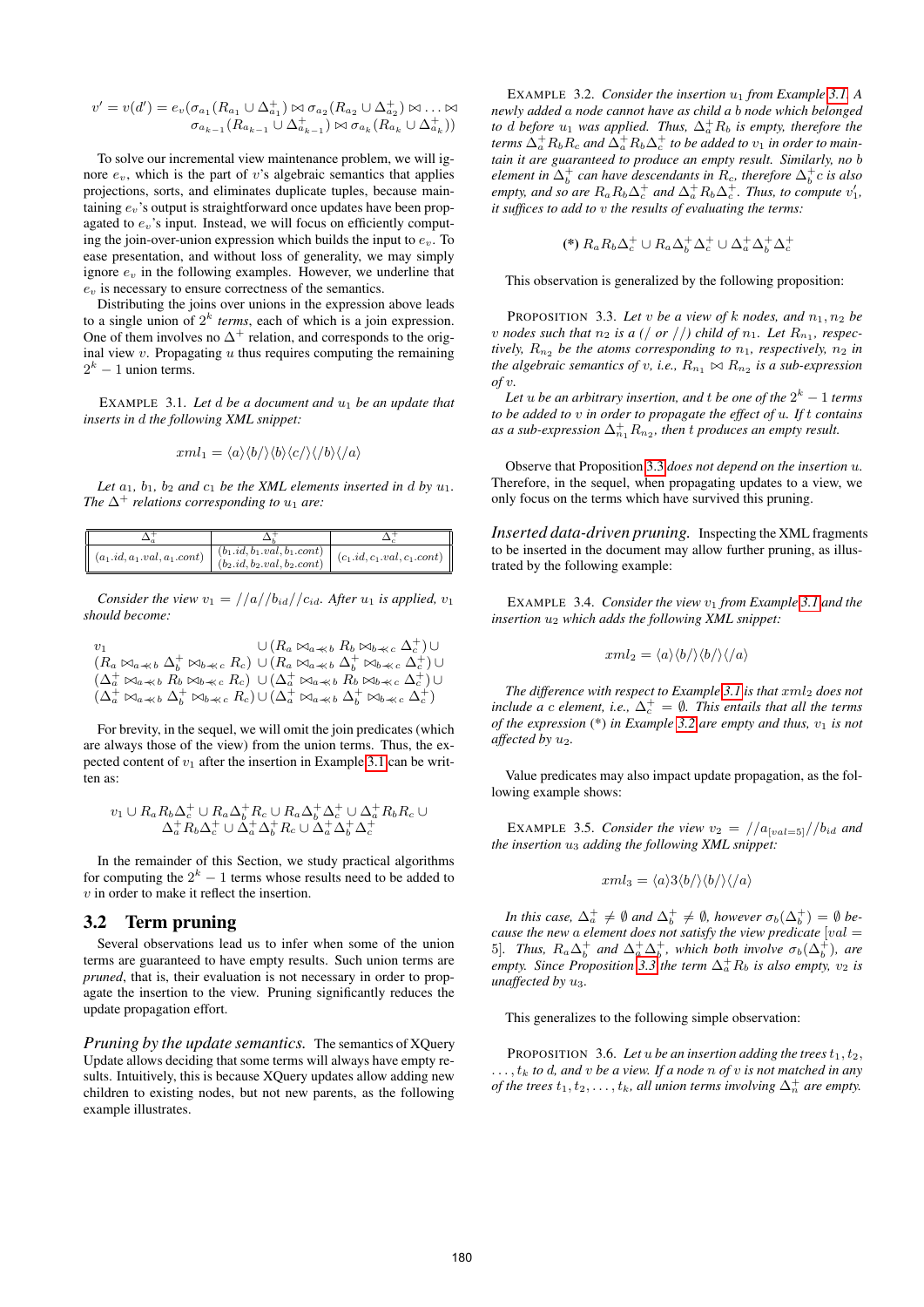*Inserted ID-driven pruning.* A third pruning criteria takes advantage of an interesting property of Compact Dynamic Dewey IDs [\[37\]](#page-11-17):

EXAMPLE 3.7. *Consider the view*  $v_1$  *from Example* [3.1](#page-3-1) *and the insertion* u4*, adding the following XML snippet:*

$$
xml_4 = \langle b \rangle \langle c / \rangle \langle / b \rangle
$$

*as a child of a node* a*, whose ID is* a.id*. This ID encodes the labels of all the nodes on the path from* a *to the root [\[37\]](#page-11-17). Assume that we inspect* a.id *and find that no ancestor labeled* b *appears above the* a *node. Then, the new (inserted)* c *node has only one* b *ancestor, namely the inserted (new) b node. Thus, the term*  $R_a R_b \Delta_c^+$  *in (\*) is empty.*

*In this example, moreover, since*  $\Delta_a^+ = \emptyset$ *, the term*  $\Delta_a^+ \Delta_b^+ \Delta_c^+$ *in* (\*) *is also empty. Thus, the only term we need to compute to update*  $v_1$  *after inserting xml<sub>4</sub> is:*  $R_a \Delta_b^+ \Delta_c^+$ .

This generalizes as follows:

<span id="page-4-3"></span>PROPOSITION 3.8. *Let* u *be an insertion adding children to the nodes*  $p_1, p_2, \ldots, p_k$  *in d. Let v be a view, and*  $n_1, n_2$  *be v nodes such that*  $n_1$  *is an ancestor of*  $n_2$  *in v*.

*If for each*  $i = 1, 2, \ldots, k$ ,  $p_i$  *is not labeled*  $n_1$  *and has no* ancestor labeled  $n_1$ , then all union terms containing  $R_{n_1}\Delta_{n_2}^+$  are *empty.*

## <span id="page-4-0"></span>3.3 Exploiting schema information

A schema for XML documents might not always be available, nor is the programmer expected to write update statements that are valid with respect to a schema. When document type information is available, we can use it in our approach to either reject some schema-violating insertions, or optimize their propagation. The first issue (deciding view-update independence) is not our main focus and has been thoroughly considered elsewhere [\[7,](#page-11-25) [10\]](#page-11-26). We present in this section the kind of *run-time* independence decisions that our framework captures. Our techniques rely on the inserted data, thus they may require partially evaluating the update (as opposed to purely static techniques using only the update statement and the view). Being inspired by real update scenarios, we thought that it could have been useful to make these decisions at run-time and actually let the user choose to proceed or not with update propagation, in the presence of schema violations. In practice, static and run-time checks are complementary and can be combined to reduce view maintenance effort whenever possible. Dealing with such a combination is beyond the scope of our work.

Deciding view-update independence We consider that documents are characterized by DTDs expressed as extended context-free grammars (CFGs), where the right-hand side of each rule is a regular expression over an alphabet of terminal and non-terminal symbols. For instance, Figure [5](#page-4-2) depicts two DTDs. In this Figure, a, b, c, d1, d2 and x are terminal symbols and AS and BS are non-terminal ones. DTD d1 (a) has mandatory edges, while DTD d2 (b) features concatenation, disjunction and recursion.

EXAMPLE 3.9. *Consider the view*  $v_1$  *from Example* [3.1](#page-3-1) *and an insertion* u5*, adding the following XML snippet:*

$$
xml_5 = \langle a \rangle \langle b \rangle \langle /b \rangle \langle /a \rangle
$$

*Applying the update would make the document invalid with respect to the DTD in Figure [5\(](#page-4-2)a), since a* c *element is missing under* b*. More generally, from the DTD d1, one can derive that the following statement must hold for any newly inserted XML tree:*

| $d1 \rightarrow$<br>AS $\rightarrow$<br>a<br>BS<br>$\longrightarrow$<br>b<br>$\longrightarrow$<br>C | AS<br>$a+$<br>BS<br>b+<br>C<br>$\epsilon$ | d2<br>$\longrightarrow$<br>AS $\rightarrow$<br>a<br>$\longrightarrow$<br>BS<br>$\longrightarrow$<br>x<br>$\longrightarrow$<br>b<br>$\longrightarrow$ | AS<br>$(a, b, c) +$<br>BS<br>$x \mid \epsilon$<br>$x \mid \epsilon$<br>$\epsilon$ |
|-----------------------------------------------------------------------------------------------------|-------------------------------------------|------------------------------------------------------------------------------------------------------------------------------------------------------|-----------------------------------------------------------------------------------|
|                                                                                                     |                                           | c                                                                                                                                                    | $\epsilon$                                                                        |
| $(a)$ DTD $d1$                                                                                      |                                           | $(b)$ DTD $d2$                                                                                                                                       |                                                                                   |

Figure 5: Sample DTDs, expressed as CFGs.

<span id="page-4-2"></span>
$$
\Delta_c^+=\emptyset\Rightarrow\Delta_b^+=\emptyset
$$

*Since this does not hold on the update* u5*, we reject it due to its attempted schema violation.*

The same consideration applies to Figure [5\(](#page-4-2)b), in which a  $d2$  element must have as children the concatenation of  $a, b$  and  $c$ . Therefore, any insertion of an  $a$  element under the root  $d2$  must occur with  $b$  and  $c$  elements.

EXAMPLE 3.10. *The DTD in Figure [5\(](#page-4-2)b) implies that the following statement must hold on any XML forest inserted under a given node:*

$$
\Delta^+_a \neq \emptyset \Rightarrow (\Delta^+_b \neq \emptyset \wedge \Delta^+_c \neq \emptyset)
$$

More generally, from the DTD rules, one can infer a set of constraints on the  $\Delta^+$  tables, and check them before applying the update. If any constraint is violated, the update is rejected.

#### <span id="page-4-1"></span>3.4 Helper functions and operators

Let  $u$  be an update (insertion or deletion), and  $pul(u)$  be the **pending update list** [\[36\]](#page-11-6) resulting from  $u$ . Thus:

- if u is an insertion,  $pul(u) = \{(n_1, t_1), (n_2, t_2), \ldots, (n_k, t_k)\},\$ a list of pairs consisting of an XML element  $n_i$  target of the *update*, and a subtree  $t_i$  to be copied as a child of  $n_i$ .
- if u is a deletion,  $pul(u) = \{n_1, n_2, \ldots, n_k\}$  is the list of the nodes to be removed.

We assume available:

- **compute-pul** $(u)$  A procedure which from an update u, computes its pending update list  $pul(u)$ . Any XQuery Update-compliant store has (some version of) this procedure.
- **apply-insert** $(n,t)$  is a function which, given a node n and a tree t to be copied as a child of  $n$  copies  $t$  as a new child of  $n$  and returns the tree  $t'$  created by the copy operation. Importantly for us, the tree t' also includes the IDs assigned to the copied t *nodes in their new context (in* d*)*.
- **extr-pattern** $(p, t)$  is a function which, given a tree pattern p and an XML tree  $t$ , evaluates  $p$  on  $t$  and returns the corresponding set of tuples. An  $O(|p| \times |t|)$  implementation of **extr-pattern** is obtained by extending the algorithm presented in [\[15\]](#page-11-24).
- operators We also assume available the following logical (and physical) operators:
	- Structural Joins comprise the classical Stack Tree Ancestor and Stack Tree Descendant algorithms [\[2\]](#page-10-2);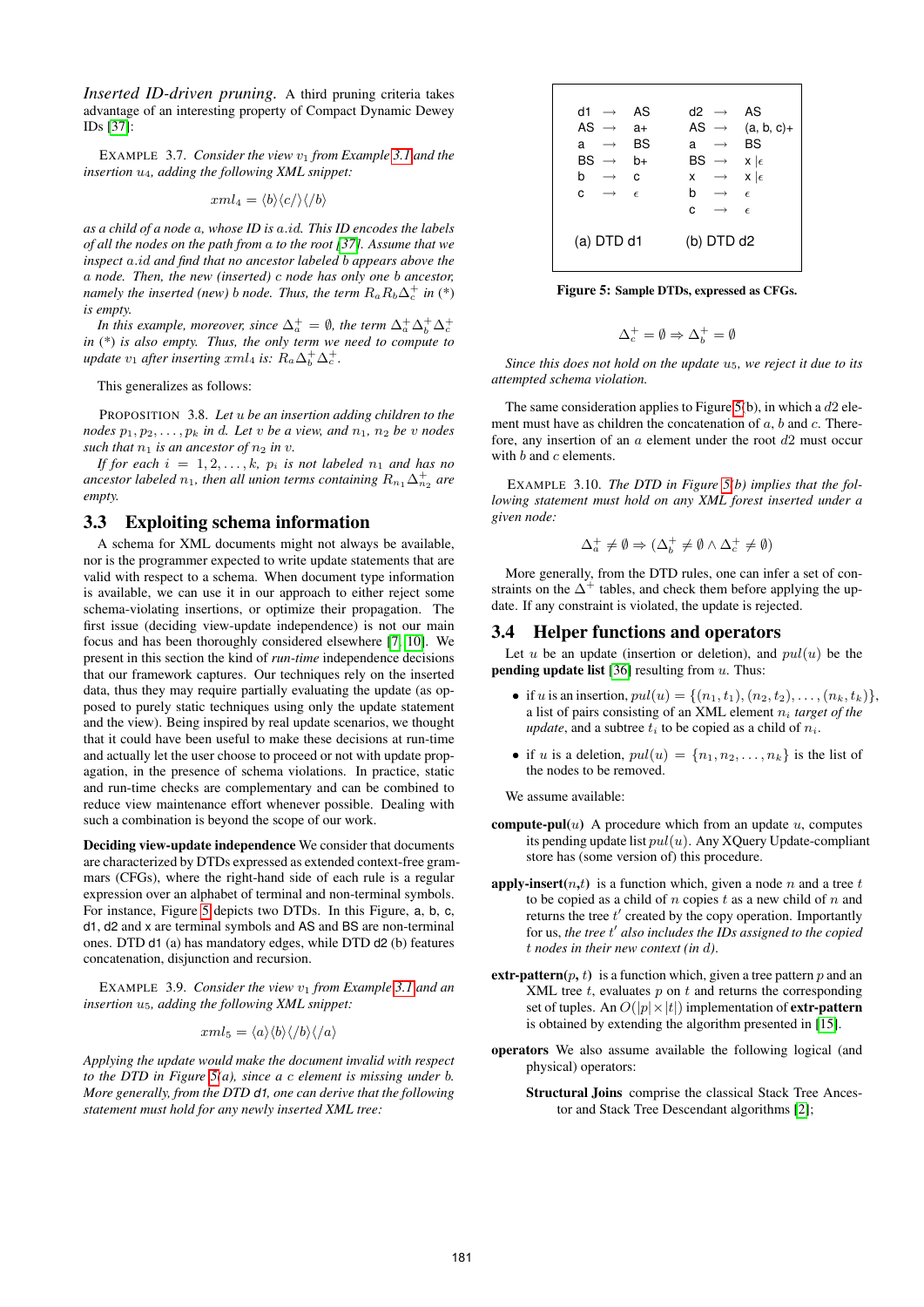#### Algorithm 1: Propagate Insert by New Tuples (PINT)

<span id="page-5-1"></span>**Input** : view  $v$ , insert update  $u$ 

<span id="page-5-2"></span>**Output:** updated view  $v^{\dagger}$  to reflect u

- 1 Develop the  $2^k 1$  union terms to be added to v in case of insertions, and prune them based on XQuery update semantics (Proposition [3.3\)](#page-3-2)
- 2 Compute the  $\Delta^+$  tables corresponding to u
- 3 Further prune terms based on the  $\Delta^+$  tables (Propositions [3.6](#page-3-4) and [3.8\)](#page-4-3)
- <span id="page-5-3"></span>4 Evaluate the remaining terms and add their results to  $v$
- 5 If needed, update auxiliary structures

Path Filter allows checking whether a node having a specific ID is on a path satisfying a specific condition.

Path Navigate allows to obtain, from the ID of some nodes, the IDs of their parents.

The PathFilter and PathNavigate are implemented by exploiting the information encapsulated by the expressive node IDs we use [\[37\]](#page-11-17).

#### <span id="page-5-0"></span>3.5 Propagating insertions by adding tuples to the view

Our first update propagation algorithm considers the cases when an insertion to the XML document either leads to new tuples being added to the view, or does not affect the view. All the examples considered so far fall into this situation. The cases left out are those when the insert leads to *modifying* a view tuple. This case will be addressed in Section [3.6.](#page-6-0)

Algorithm [1](#page-5-1) outlines the propagation procedure. Line [1](#page-5-2) is performed when  $v$  is created, since it is independent of the update. The computation of the  $\Delta^+$  tables will be detailed shortly. The core of the complexity in Algorithm [1](#page-5-1) lies in line [4:](#page-5-3) the computation of the remaining union terms.

*Term evaluation based on auxiliary lattice.* Let us now see how to compute the terms that survive pruning. Each such term is sure to involve at least a  $\Delta^+$  table, and all but (possibly) one also involve an  $R_l$  table, for some view node label l. To maintain the view  $v$ , we rely on a collection of auxiliary data structures which are materialized and also maintained when the data changes. These data structures are organized in a *view lattice*, which is best introduced by means of examples.

Figures [6](#page-6-1) and [7](#page-6-2) depict the lattices corresponding to the tree patterns shown at the top left of each Figure. For conciseness, in both Figures, the pattern of each node is shown simply by the set of its node labels. Thus, the pattern of the topmost node in Figure [7](#page-6-2) is  $1/(a_{ID})/b_{ID}/c_{ID}/d_{ID}$ , its rightmost child corresponds to the pattern  $//b_{ID}//c_{ID}//d_{ID}$  etc. The lattice top node is always the complete pattern, and each pattern node corresponds to one lattice leaf. The view lattice recalls the AND-OR graphs well-known in relational data warehousing [\[23\]](#page-11-27), adapted to XML tree patterns with multiple return nodes.

Formally, let  $v$  be a tree pattern. The lattice of  $v$  is a DAG with three categories of nodes:  $(i)$  A set of nodes, each labeled by some  $P$  pattern. One node is labeled by the pattern  $v_{ID}$ , obtained from  $v$  by annotating all nodes exactly with  $ID$ . Every other node is labeled by a distinct sub-pattern (itself a tree pattern) of  $v_{ID}$ . (ii) A set of or-nodes labeled  $\vee$ ; (iii) A set of join nodes labeled  $\bowtie$ .

Lattice edges trace possible ways of computing some lattice nodes based on nodes below it. For instance, a join  $(\bowtie)$  allows computing the node labeled ab, corresponding to  $//a_{ID}//b_{ID}$ , out of the

nodes labeled a and b respectively. When the sub-pattern corresponding to a lattice node can be computed in several ways out of the lower nodes, this is modeled by the or  $(\vee)$  node which alone points to the target lattice node. In Figure [6,](#page-6-1) the sub-pattern abc can be computed in three distinct ways, whereas in Figure [7](#page-6-2) there are only two possibilities  $<sup>1</sup>$  $<sup>1</sup>$  $<sup>1</sup>$ </sup>

A view lattice captures all view sub-patterns, and possible ways of computing them from one another. Materializing (and maintaining) all these sub-patterns suffices to update  $v$  to reflect any insertion. For each union term  $t$  to be added to  $v$  after an insertion:

- Let  $t_R$  be the  $\bowtie$  sub-expression(s) of t containing only  $R_l$ occurrences. Then,  $t_R$  corresponds exactly to some materialized lattice node(s).
- Let  $t_{\Delta+}$  be the  $\bowtie$  sub-expression(s) of t containing only  $\Delta^+$ occurrences. Then,  $t_{\Delta+}$  is easily computed based on the new inserted data.

The lattice allows solving the problem of maintaining  $v$  based on the "smaller" problems of maintaining sub-patterns of  $v$ . Given that the maintenance of the lattice leaves is trivial (e.g., replace  $R_l$ ) by  $R_l \cup \Delta_l^+$ ), in theory, this is a solution. However, materializing and maintaining all lattice nodes is likely to be very expensive in terms of space and time. Fortunately, we can focus only on a subset of these nodes:

DEFINITION 3.11 (SNOW CAP). *Let* v *be a tree pattern. We term* snow cap of v*, any non-empty subtree* u *of* v *such that: for each node*  $n \in v$  *that also appears in u, the parent of n in v also appears in* u*.*

For instance, in Figure [6](#page-6-1) and Figure [7,](#page-6-2) the boxed nodes depict snow caps. Intuitively, a snow cap copies the root of the pattern and then goes down to some length on all paths, *only including a node* n *if it includes its parent*. This mimics the way mountains are covered by snow, thus the name. We can now state:

PROPOSITION 3.12. *Let* v *be a view,* u *an insertion and* t *a resulting term which survives our first pruning (Proposition [3.3\)](#page-3-2).* Then, the algebraic expression  $t_R$  is exactly the algebraic seman*tics of a pattern*  $v_{tR}$  *which is a snow cap in* v's lattice.

The proof follows directly from Proposition [3.3.](#page-3-2) For instance, consider the view  $v_1$  in Figure [6.](#page-6-1) For an insertion u to add tuples to  $v_1$ , one or several of the following cases must hold: (i) u adds a d child to an element on the path  $//a//b//c$ . The impact of this addition on  $v$  is obtained by joining the snowcap  $abc$  with  $\Delta_d^+$ ; (*ii*) u adds a c child to an element matching  $//a//b$ , and this  $c$  child has at least one  $d$  descendant (join the snowcap  $ab$  with  $\Delta_c^+ \Delta_d^+$ ); (*iii*) u adds a b child to an element matching  $//a$ , and this b child has at least one  $//c//d$  descendant (join the snowcap  $a$ with  $\Delta_b^+ \Delta_c^+ \Delta_d^+$ ); or  $(iv)$  u adds matches to the full  $//a//b//c//d$ view path, and to reflect such additions, no auxiliary structure (lattice node) is needed. A similar analysis of the possible ways in which an insertion could add tuples to  $v_2$  in Figure [7](#page-6-2) leads to the conclusion that the snow cap nodes in that lattice are necessary and sufficient to maintain  $v_2$ .

PROPOSITION 3.13. *Materializing all and only the snow caps of a view* v *suffices to maintain* v*. Moreover, each snow cap can be maintained based only on other snow caps and the* ∆<sup>+</sup> *relations extracted during each update.*

<span id="page-5-4"></span><sup>1</sup>We have depicted only the possibilities of computing a pattern by joining mutually disjoint sub-patterns. Clearly, there are more possibilities, e.g., one can compute abc by joining ab with bc. We omit this to keep the Figures readable.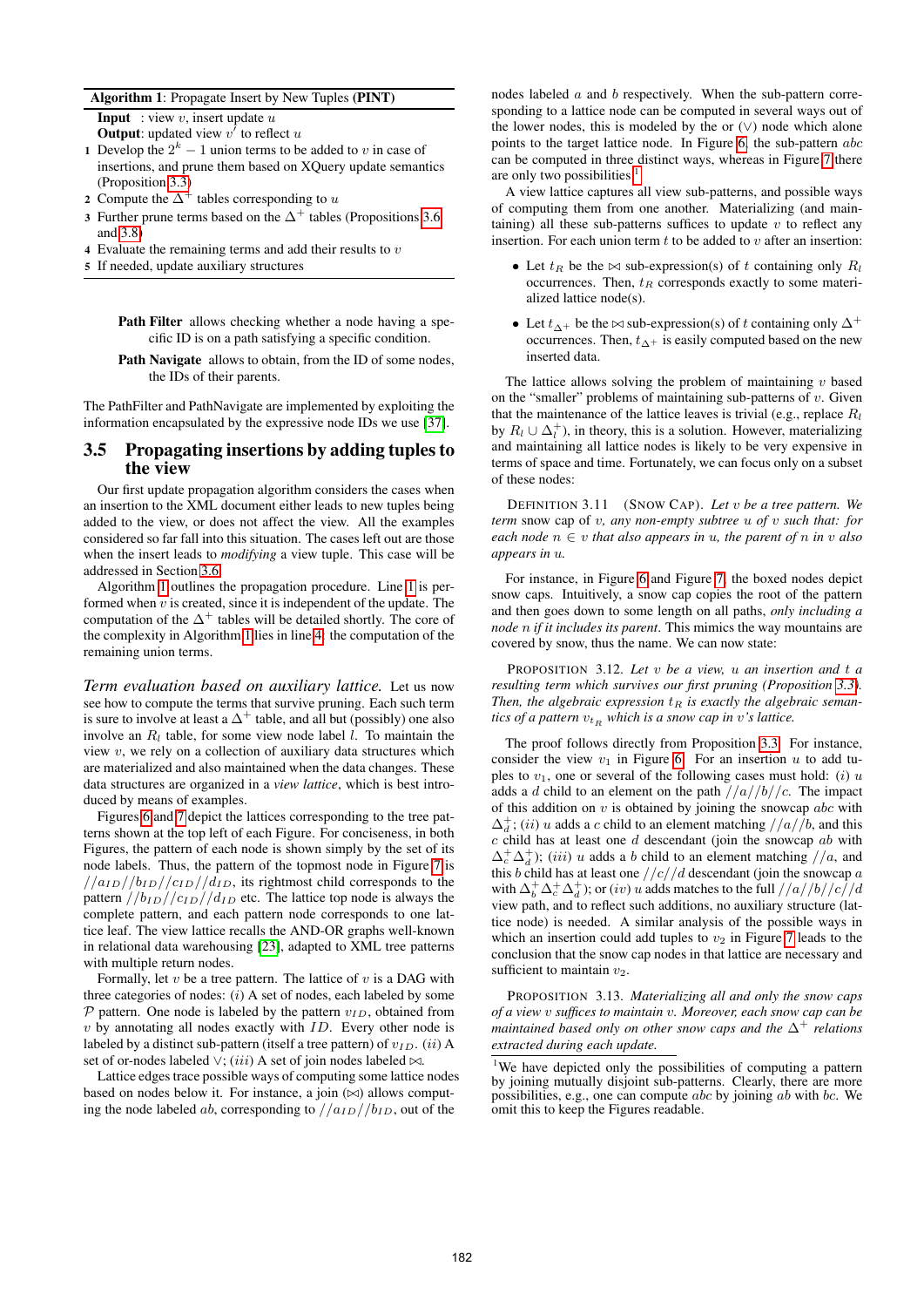

<span id="page-6-1"></span>Figure 6: Sub-pattern lattice and snow caps for the view  $v_1$ .



<span id="page-6-2"></span>Figure 7: Sub-pattern lattice and snow caps for the view  $v_2$ .

For example, consider the view  $v_2$  in Figure [7](#page-6-2) and an insertion adding some new c elements to the document. The relation  $\Delta_c^+$ holds the IDs assigned to the newly added cs in the respective places where they have been inserted. Let  $c_1.ID$  be such an ID. From  $c_1.ID$ , we can extract the IDs of all its a ancestors (if any); assume for our example there are two such ancestor IDs,  $a_1^1$ .*ID* and  $a_1^2.ID$ . The tuples  $(a_1^1.ID, c_1.ID)$  and  $(a_1^2.ID, c_1.ID)$  must be added to the snow cap  $ac$ , then joined with the existing snow caps  $ab$  and  $ad$  on  $a.ID$ . This, in turn, may lead to new tuples being added to the snow caps abc and acd. If this is the case, a final join of these two determines which tuples, if any, should be added to  $v_2$  to reflect the update.

Alternative to snow caps: lattice leaves An alternative to materializing and maintaining the snow caps consists of materializing just the leaf nodes, i.e., the collections of IDs for all the labels appearing in the view. (In fact, many combinations are possible, e.g., materializing a combination of snow caps and leaves, or other lattice node sets etc.) Clearly, the space occupancy and view update costs heavily depend on the data, view and update mix. We have experimented with both the set of snow caps and the leaf set, and report on this later on.

#### <span id="page-6-3"></span>Algorithm 2: Evaluate terms resulting from insert (ET-INS)

**Input** : update  $u$ , view  $v$ , materialized snow caps

- **Output:** updated view  $v$  to reflect  $u$ ; updated materialized snow caps
- 1 Evaluate  $\Delta^+$  tables (call Algorithm CD+(u, v))
- $\mathbf{2} \Delta_v^+ \leftarrow \emptyset$  (tuples to be possibly added to v)
- 3 foreach *term* t *surviving pruning* do
- <span id="page-6-4"></span>4 Fvaluate  $t_{\Delta^+}$  by structural joins over the  $\Delta^+$  tables
- <span id="page-6-5"></span>5 Add to  $\Delta_v^+$  the result of joining  $t_R$  (snow cap materialized in the lattice) and  $t_{\Delta+}$

6 foreach *tuple*  $t_∆ ∈ ∆_ν^+$  do

- 7 | if  $t\Delta \in v$  then
- 8 | increase the derivation count of  $t$ ∆
- $9$  else
- 10 | add  $t$ ∆ to v with a derivation count of 1

11 Update the snow caps from the bottom up in the lattice

<span id="page-6-6"></span>

| <b>Algorithm 3:</b> Compute $\Delta^+$ tables (CD+)                                 |  |
|-------------------------------------------------------------------------------------|--|
| <b>Input</b> : update $u$ , view $v$                                                |  |
| <b>Output:</b> $\Delta^+$ tables                                                    |  |
| 1 $(n_1, t_1), \ldots, (n_k, t_k) \leftarrow$ compute-pul( <i>u</i> )               |  |
| 2 for $n \in v$ labeled l do                                                        |  |
| 3   let $p_l$ be the pattern $//l_{ID, val, cont}$                                  |  |
| 4 $\Delta_l^+ \leftarrow \bigcup_{1 \leq i \leq k} (\text{extr-partern}(p_l, t_i))$ |  |
|                                                                                     |  |

*Putting it all together.* Algorithm [2](#page-6-3) (ET-INS) outlines the evaluation of non-pruned terms resulting from insertions. At lines [4](#page-6-4) and [5,](#page-6-5) Algorithm ET-INS relies on structural joins, in order to take advantage of efficient optimization and evaluation techniques provided by the persistent XML store and query engine.

*Computing*  $\Delta^+$  *relations.* Given an insertion u on the docu-ment d and the view v, Algorithm [3](#page-6-6) computes the  $\Delta^+$  relations. It relies on the functions compute-pul and extr-pattern presented in Section [3.4](#page-4-1) to compute the update list, and then to extract  $\Delta^+$ relations out of the pending updates.

ID-based optimization We now exploit the special properties of Compact Dynamic Dewey IDs to make update propagation even more efficient. Let  $n_1$  be a view node labeled a and  $n_2$  be a descendant of  $n_1$  in v, labeled b. Consider an update u such that  $\Delta_b^+ \neq \emptyset$ . Then, in the union terms involving  $R_a$  and  $\Delta_b^+$ , we can replace  $R_a$  by the set of a-labeled identifiers of the newly added b nodes. We can do this because the XML ID scheme we use [\[37\]](#page-11-17) encapsulates in the ID of a node, the IDs and labels of all its ancestors. The IDs of all the  $\alpha$  ancestors of the new  $\beta$  nodes appear in the new b nodes' IDs.

#### <span id="page-6-0"></span>3.6 View tuple modification

In some cases, an insertion on a document d may lead to *modifying* existing tuples of a view v. This occurs when the insertion changes the value or the content of an XML node  $n$ , whose value (respectively, content) is stored in  $v$ . A view tuple storing the value and/or content of  $n$  may also need an update if a descendant of  $n$  is added or modified by the update.

EXAMPLE 3.14. *Consider the view*  $a_{ID}/b_{ID}/c_{ID,Cont}$  *and an insertion* u *adding the XML snippet:*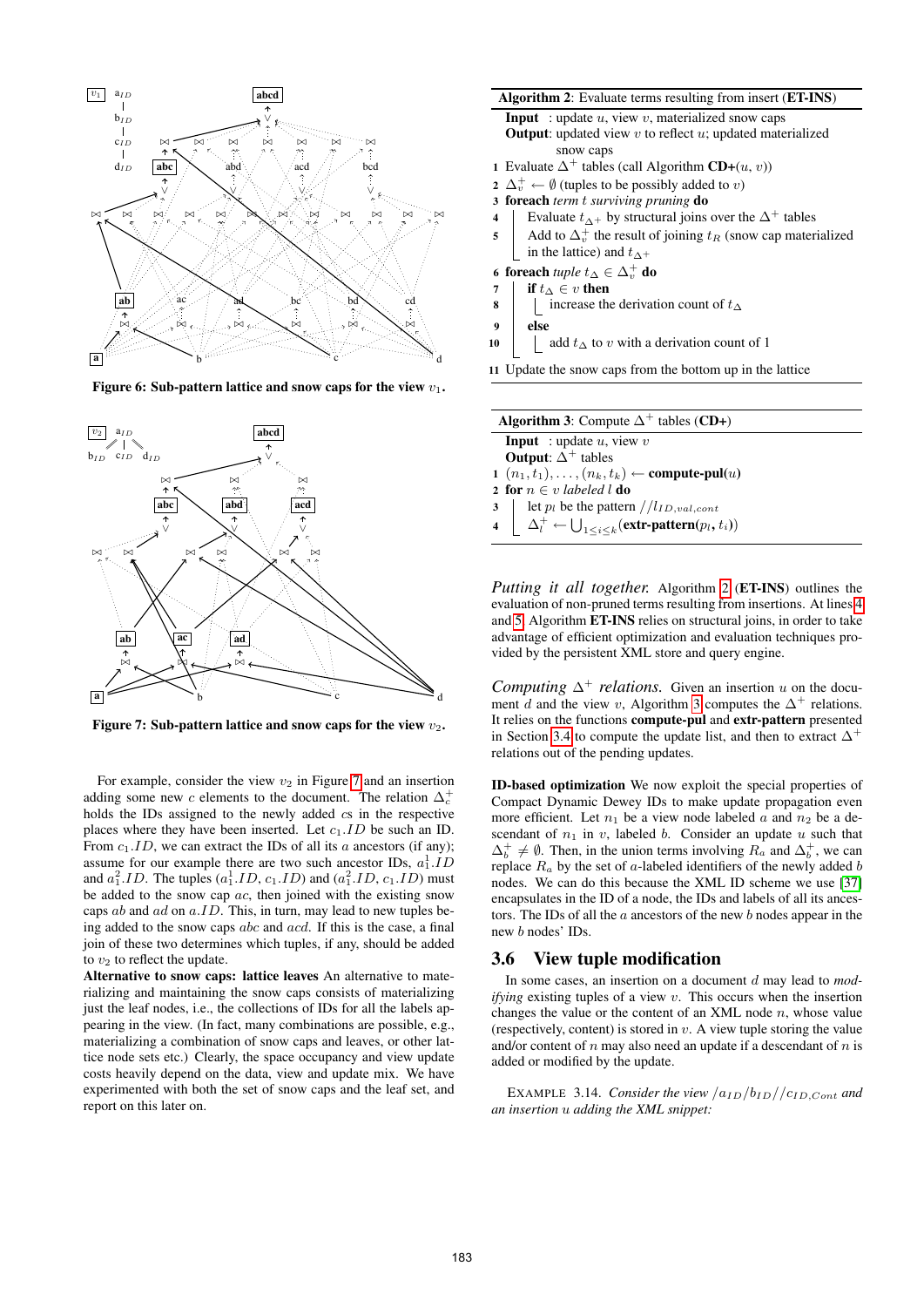#### $\langle extra \rangle$  *some value*  $\langle / extra \rangle$

*into*  $//d//c$ *. In this case, no*  $\Delta^+$  *relation affects the view, thus no new tuples need to be added. However, the insertion* u *may lead to modifying some of the* c.cont *values stored by the view, if the intersection* /a/b//c *and* //d//c *is not empty.*

In the following, we present an algorithm that addresses this case. The algorithm considers all XML nodes for which the view stores content or value, verifies whether that node is affected by the update, and if this is the case, updates its value and/or content.

<span id="page-7-1"></span>

|                         | <b>Algorithm 4:</b> Propagate Insert by Modifying Tuples (PIMT)                                      |                                                                                    |  |
|-------------------------|------------------------------------------------------------------------------------------------------|------------------------------------------------------------------------------------|--|
|                         | <b>Input</b> : insert update $u$ , view $v$                                                          |                                                                                    |  |
|                         | <b>Output:</b> updated view $v'$ to reflect u                                                        |                                                                                    |  |
|                         | 1 $ut = [(n_1, t_1), \ldots, (n_k, t_k)] \leftarrow$ compute-pul( <i>u</i> );                        |                                                                                    |  |
|                         | 2 $\text{cvn} \leftarrow \{n \in v, n \text{ annotated with } \text{cont} \text{ or } \text{val}\};$ |                                                                                    |  |
|                         | 3 foreach <i>tuple</i> $t \in v$ do                                                                  |                                                                                    |  |
| $\overline{\mathbf{4}}$ | <b>foreach</b> tuple $(n_i, t_i) \in ut$ <b>do</b>                                                   |                                                                                    |  |
|                         | $5 \mid$                                                                                             | foreach node $n \in cvn$ do                                                        |  |
| 6                       |                                                                                                      | if $t.n = n_i$ or $t.n \nless n_i$ then                                            |  |
| $\overline{7}$          |                                                                                                      | Update $t.n.cont$ (respectively, $t.n. val$ ) to<br>reflect the insertion of $t_i$ |  |
|                         |                                                                                                      |                                                                                    |  |
|                         |                                                                                                      |                                                                                    |  |
|                         |                                                                                                      |                                                                                    |  |

Algorithm [4](#page-7-1) (PIMT) starts by computing the pending update lists. It singles out all the content- or value-annotated view nodes, in the node set  $cvn$ . The algorithm then checks, for each view tuple  $t$ , whether and how each of the  $t$  attributes corresponding to the content or value of a cvn node must change. To that purpose, Algorithm [4](#page-7-1) requires that for all  $cvn$  nodes, i.e., for all those view nodes for which cont or val is stored, element IDs must be also stored. Based on the IDs, we check whether the node providing the  $\cot t$  attribute in tuple t is the same as, or an ancestor of the modified node  $n_i$ . If this is the case, then the insertion of  $t_i$  has to be propagated to the  $t$  attribute corresponding to  $n.count$  (respectively, n.val).

It is easy to see that if  $cvn$  is empty, insertions cannot modify view tuples (but only add to the view).

If  $cvn$  is of size 1 (a single view node stores  $val$  or  $cont$ ), then Algorithm PIMT can be implemented by a single efficient structural join (extended to check ancestor-descendant *or* equality relationships) between  $v$  and the pending update list. In the view tuples that join with the pending update list, the  $cont$  and/or  $val$  attributes must be changed.

If cvn contains more nodes, Algorithm [4](#page-7-1) must compare several ID attributes from each view tuple  $t$  against the pending update list, and a nested loops join is needed.

We conclude by observing that in practice one cannot know in advance whether an insertion will add or modify tuples, therefore both Algorithms PINT and PIMT are run, based on the pending update list which is computed only once.

## <span id="page-7-0"></span>4. PROPAGATING DELETIONS

Another possible propagation scenario that we need to consider concerns the case of deletions on a node. Similarly to insertions, deletions may lead to delete an entire view tuple or to modify an existing view tuple. We start by considering the first kind of propagation, i.e., the deletion of tuples from the view.

The general Algorithm that detects and propagates the deletions to the view is similar to the one we have presented for insertions in Section [3.](#page-2-0) Union terms need to be built and possibly pruned (as

<span id="page-7-3"></span>

Figure 8: Sample XML document.

<span id="page-7-2"></span>

| <b>Algorithm 5:</b> Propagate Delete by Deleting Tuples (PDDT)                 |  |  |
|--------------------------------------------------------------------------------|--|--|
| <b>Input</b> : view v, delete update u                                         |  |  |
| <b>Output:</b> updated view $v'$ to reflect $u$                                |  |  |
| 1 Develop the $2^k - 1$ union terms to be deleted to v in case of              |  |  |
| deletions, and prune them based on XML constraints (anal. to                   |  |  |
| Proposition 3.3)                                                               |  |  |
| 2 Compute the $\Delta^-$ tables corresponding to u                             |  |  |
| 3 Further prune terms based on the $\Delta^-$ tables (anal. to                 |  |  |
| Propositions 3.6 and 3.8)                                                      |  |  |
| $4 \Delta_{v}^{-} \leftarrow \emptyset$ (tuples to be possibly deleted from v) |  |  |
| 5 foreach remaining term t do                                                  |  |  |
| evaluate t (use materialized snow caps, $\Delta^-$ tables,<br>6                |  |  |
| structural joins etc.) and add its results to $\Delta_n^-$                     |  |  |
| 7 foreach <i>tuple</i> $t_{\Delta} \in \Delta_{n}^{-}$ do                      |  |  |
| decrease $t_{\Delta}$ derivation count<br>8                                    |  |  |
| <b>if</b> $t \wedge$ derivation count becomes 0 <b>then</b><br>9               |  |  |
| remove $t_{\Delta}$ from v<br>10                                               |  |  |
| 11 If needed, update auxiliary structures                                      |  |  |

shown in Algorithm [5\)](#page-7-2), then evaluated, and this may result into tuples being deleted from the view. We start by presenting some examples.

EXAMPLE 4.1. *Consider the view*  $//a_{ID}//b_{ID}$  *and the XML document* d *shown in Figure [8,](#page-7-3) where the ID of each node is shown as a subscript to the node. Each ID is a sequence of steps, each step holding the label and the relative position of one ancestor of* the node<sup>[2](#page-7-4)</sup>.

*Consider an update*  $u_1$  *deleting*  $//c//b$ *, which results in the node whose ID is a1.c1.b1. Since the view tuple (a1.a1.c1.b1) had a derivation count of 1, the update leads to removing the tuple from the view.*

More generally, given a (subtree) deletion and a label  $l$ , we term  $\Delta_l^-$  the ordered collection of tuples of the form  $(n.id, n.val, n.contrib)$ obtained from all deleted nodes  $n$  labeled  $l$ . From the algebraic semantics of the view and the  $\Delta$ - relations, we develop a union of terms much as in Section [3.1](#page-2-3) and prune them in similar fashion to Section [3.2.](#page-3-0)

In some cases, an XML deletion only affects the derivation count of a view tuple, as illustrated below.

EXAMPLE 4.2. *Consider the view*  $//a_{ID}[.//b]$  *and the document* d *in Figure [8,](#page-7-3) and an update deleting* //c//b*. The view contains a single tuple corresponding to node* a*. The tuple has a derivation count of 2 due to the two* b *nodes which satisfy the predicate in the view. Therefore, the deletion does not affect the view, since by deleting only the* b *node identified by a1.c1.b1, the* a *element still has a* b *descendant. The only effect of the update is to decrease the derivation count by 1.*

A subsequent update deleting  $//f//b$  will remove the last b of the document and thus remove the tuple from the view. The general

<span id="page-7-4"></span><sup>&</sup>lt;sup>2</sup>Internally, of course, ID representation is much more compact.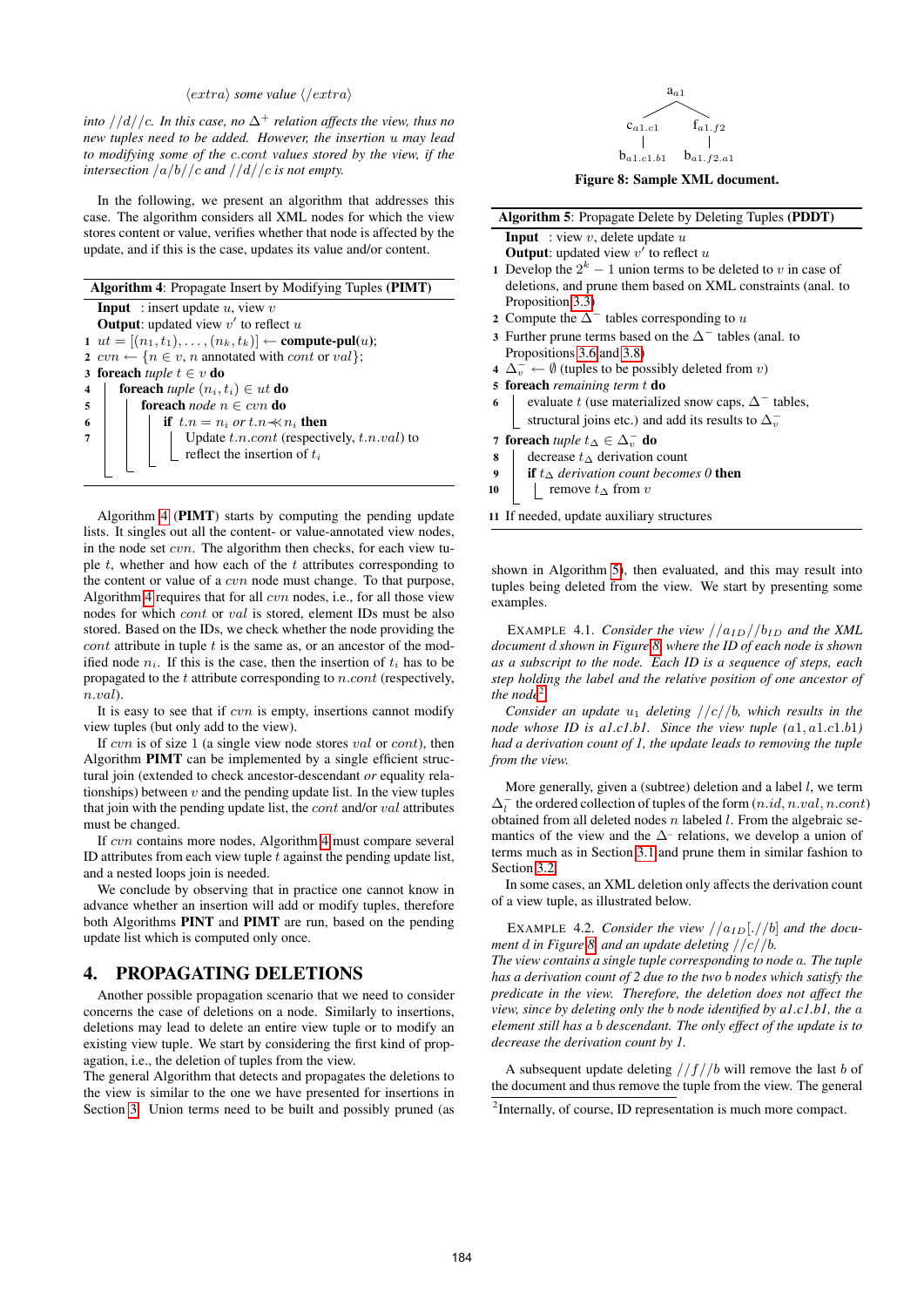algorithm for propagating deletions by deleting tuples (PDDT) is outlined in Algorithm [5,](#page-7-2) where Propositions analogous to [3.3,](#page-3-2) [3.6](#page-3-4) and [3.8](#page-4-3) (omitted for space reasons) are exploited in the case of deletions.

A second case occurs when a deletion does not remove tuples from a view, but modifies some value or content attributes. The situation is again very similar to the case when XML insertions modify existing tuples. Accordingly, we have devised an algorithm PDMT (Propagate Delete by Modifying Tuples) which is symmetric to Algorithm [4](#page-7-1) and omitted for brevity.

# <span id="page-8-0"></span>5. EXPERIMENTAL EVALUATION

In this Section, we present a set of experiments on our proposed algorithms. Section [5.1](#page-8-1) describes the experimental setting. Section [5.2](#page-8-2) studies the performance of our algorithms breaking down detailed running times. Section [5.3](#page-9-0) is concerned with scalability when document size varies, Section [5.4](#page-9-1) compares our approach with fully recomputing the view (from scratch), finally Section [5.5](#page-9-2) compares our approach with the closest competitor [\[31\]](#page-11-15).

#### <span id="page-8-1"></span>5.1 Settings

We have implemented the PINT and PIMT algorithm described in this paper using Java 6, within our ViP2P Java-based platform [\(http://vip2p.saclay.inria.fr\)](http://vip2p.saclay.inria.fr). ViP2P enables distributed peers to publish XML documents, and to declare materialized views which are filled with results from all network documents, in a symmetric, decentralized publish-subscribe fashion (for our purposes, we only used one ViP2P peer). ViP2P stores view data using BerkeleyDB v4.0.71. For some operations (see below), we rely on the widely known Saxon XQuery processor v9.2.1.1j. All experiments but those described in Section [5.5](#page-9-2) were run on a PC with Linux Kubunto v2.6, with a Pentium 4 260GHz CPU and 1GB memory.

Documents, views and queries We use XMark [\[32\]](#page-11-28) benchmark documents of different sizes. As in [\[11\]](#page-11-7), we use queries from the (read-only) XMark benchmark as views, and a set of updates derived from the XPathMark benchmark [\[20\]](#page-11-29) by inserting a dummy element into each of (or deleting, resp.) the nodes returned by the respective XPathMark query. To the extent possible, we used the same queries and updates as in [\[11\]](#page-11-7), which detected the independence of the updates and the view in most of the cases. Since we are interested in the "other" cases, when updates do affect views, we enhanced the set of updates with more path expressions from the  $A$  and  $B$  subsets of the XPathMark benchmarks (the names of these queries start with the respective letter). Finally, we also added a set of path expressions of our invention, whose names start with X.

For space reasons, we report only on the results obtained with XML insertions, i.e. running algorithms PINT (Section [3.5\)](#page-5-0) and PIMT (Section [3.6\)](#page-6-0).

Implementation details We use Saxon for the first step of our approach, namely identifying the target update nodes that will receive new children. To actually update the document, we build the pending update list, add the new children to the target nodes using Saxon's in-memory operations, and then serialize the modified document again using Saxon.

To update the view, we extract the  $\Delta^+$  tables from the pending update list and apply all the respective steps described in Section [3.](#page-2-0) We store the necessary auxiliary structures (the snow cap lattice nodes described in Section [3.5\)](#page-5-0) as ViP2P views.

All algebraic operations (notably joins) are performed using ViP2P's physical operator library. We stress that ViP2P is a Javabased prototype and improvements by constant factors could prob-







<span id="page-8-3"></span>Figure 9: Time breakdown for update propagation to XMark views  $Q_1$  (top),  $Q_3$  (middle), and  $Q_6$  (bottom).

ably be obtained by further optimizing the code, using C++ etc. Nevertheless, we implemented all algorithms in the same framework, and relied on state-of-the art algorithms, e.g., for structural joins. Thus, we believe our experiments accurately highlight the various performance trade-offs involved.

Measured times In the following, we report on a set of times which were averaged over five executions. *Find Target Nodes* is the time taken by Saxon to identify the nodes involved by an update operation. *Compute Delta Tables* is the time taken to build the  $\Delta^+$  tables starting from the inserted XML fragments. *Get Update Expression* is the time to build, unfold, and prune the algebraic expression correspoding to the updates to be propagated. *Execute Update* is the time to evaluate the expression thus obtained within ViP2P's algebraic XML query evalution engine. *Update Lattice* is the time to update the auxiliary data structures (snow cap lattice terms) by computing the necessary tuples and adding them into BerkeleyDB.

#### <span id="page-8-2"></span>5.2 Performance of the incremental maintenance algorithms

To gauge the effectiveness of our algorithms, we have run a set of experiments by using as views the queries  $Q_1$ ,  $Q_2$ ,  $Q_3$ ,  $Q_4$ ,  $Q_6$ ,  $Q_8$ ,  $Q_{13}$  and  $Q_{17}$  of the XMark [\[32\]](#page-11-28) benchmark. For each query,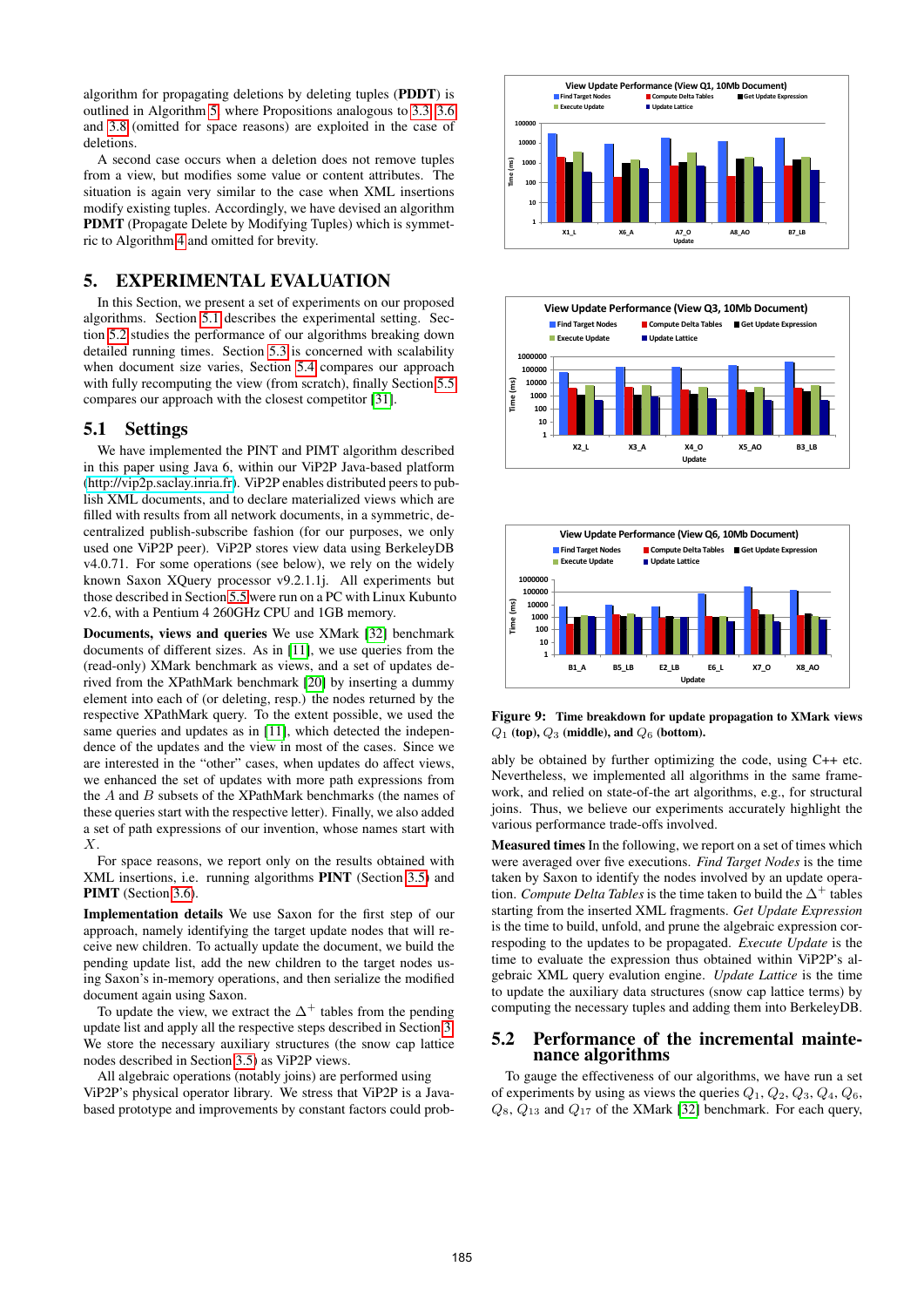

<span id="page-9-3"></span>Figure 10: Performance of the incremental view maintenance algorithms for all the XMark views.

we have employed a set of update path expressions (as described above), divided into five classes: (c1) *L*inear path expressions; (c2) path expressions with an *A*nd predicate; (c3) path expressions with an *O*r predicate; (c4) path expressions with an *AO* (and-or) predicate; (c5) *B*oolean path expressions.

Figure [9](#page-8-3) shows for each pair (view, update) the impact of the view maintenance time. It can be observed that in all cases the times to *Compute Delta Tables*, *Get Update Expression* and *Execute Update* are smaller than the time to locate the target nodes. As expected, the latter times depend on the target XPath expression of the updates. Thus, for instance, the evaluation of a long linear path expression is slower than for a path expression with an AND or OR filter. Moreover, the absolute value of the time to *Update Lattice* depends on the complexity of the view considered and less on the specific update applied. For views like  $Q_3$  (FLWR expression with conditions), it almost stays steady while increasing the complexity of the update path expression from class  $(c1)$  to  $(c5)$ .

Lastly, Figure [10](#page-9-3) shows the performance results for all the XMark views considered, by summing up the *Find Target Nodes*, *Compute Delta Tables*, *Get Update Expression*, *Execute Update* and *Update Lattice* times.

#### <span id="page-9-0"></span>5.3 Scalability wrt. Source Document Size

We then performed a scalability test for our algorithms, to check how they perform on larger source documents. We have employed various document sizes ranging from  $500KB$  to  $10MB$ , and have observed their performance, as shown in Figure [11,](#page-9-4) where the  $y$ axis is in logarithmic scale. The cost of updating the lattice (i.e., the auxiliary structures) is the most significant component of the view update costs, while the delta table computation and the time to get the update expression are comparably small. Moreover, executing the update, i.e., computing the join expressions which determine which tuples should be added to the view, has a cost that grows reasonably with the document size, and follows the same trend of the cost of finding target nodes. This experiment shows that the cost for view maintenance is beneficial for all the document sizes up to  $10MB$ . Additional experiments shown below and comparing with full view recomputation will further confirm this claim.

# <span id="page-9-1"></span>5.4 Comparison with Full Recomputation

We have conducted an experiment to measure the gain that our incremental algorithms have over the baseline when the view is fully recomputed from the modified document. This experiment



<span id="page-9-4"></span>Figure 11: Scalability for XMark view  $Q_1$  and update  $A6_A$ .



<span id="page-9-5"></span>Figure 12: Incremental maintenance versus full recomputation for the XMark views  $Q_1$ ,  $Q_2$  and  $Q_4$  and various updates.

aimed to show the time necessary to incrementally update a view, by exploiting snowcaps and pruning the term expression, versus the time necessary to compute the full unioned term expression without pruning and without relying on the lattice at all. Figure [12](#page-9-5) shows the results for each view-update pair.

It can be noticed that the full expression recomputation becomes prohibitive for many of the scenarios, while the incremental view maintenance achieves much lower times.

# <span id="page-9-2"></span>5.5 Comparison with Previous Algorithm

In order to show the benefit of bulk updates for incremental view maintenance, in our framework we have re-implemented IVMA, the view maintenance algorithm described in [\[31\]](#page-11-15). This algorithm propagates to XPath views, updates which add or delete exactly one node at a time. For this experiment, we used insertions which add a fixed XML tree, consisting of a root node with four children. Such an insertion is handled in one shot by our algorithm, and by five consecutive calls to IVMA in [\[31\]](#page-11-15). These experiments have been executed on a Linux 2.6.31.13-server-1mnb, with 2.33GHz Intel(R) Xeon(R) CPU 5140 and 4GB memory. Figure [13](#page-10-3) (in logarithmic scale) shows that our approach outperforms IVMA by (at least) one order of magnitude for the view  $Q_1$  and a source document of 100KB.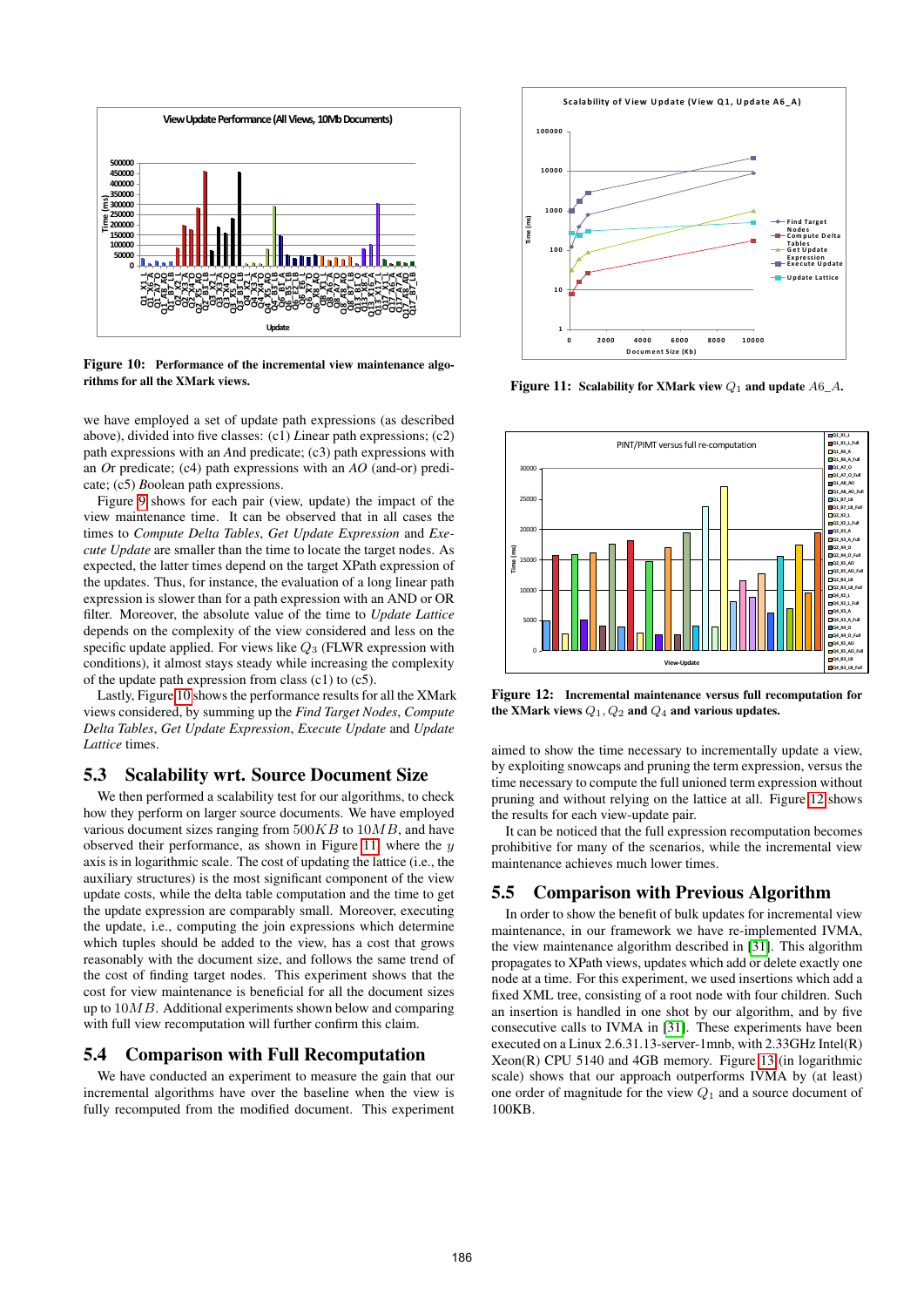

<span id="page-10-3"></span>Figure 13: Comparison between our PINT/PIMT algorithms and the competitor IVMA algorithm [\[31\]](#page-11-15) for view  $Q_1$ .

# 5.6 Impact of Auxiliary Structures

Finally, we have tried to quantify the trade-offs between using the snow caps, respectively the leaves of the lattice as auxiliary structures. Figure [14](#page-11-30) shows the time to build lattice nodes, and the space occupancy, for one view  $Q_2$ .

For the various sizes of the source documents, the time to build (respectively, size of) the lattice snow cap nodes are by one order of magnitude higher than the time to build (respectively, size of) only the lattice leaves. This confirms the benefit of using the latter in the computations associated to incremental view maintenance.

#### <span id="page-10-0"></span>6. RELATED WORK

A large body of past research has been devoted to view updates in the context of relational databases [\[8,](#page-11-31) [14,](#page-11-32) [21,](#page-11-33) [22\]](#page-11-23). [\[8,](#page-11-31) [21\]](#page-11-33) focus on *the view update problem*, i.e., on how to translate a view update into a database update, while avoiding the presence of inconsistencies and side effects on the view. Recently, [\[14\]](#page-11-32) proposed *update policies*, expressed in a bidirectional language, to guarantee that the view update is well behaved and handles arbitrary changes to the view. Optimal incremental view maintenance algorithms for relational and deductive database systems were presented in [\[22\]](#page-11-23), where the notion of derivation count for each tuple in the view is introduced. The algorithms addressed consider both recursive and non-recursive views. In both cases, view definitions are used to generate a set of rules that compute the changes to the views using the base relations and the old views.

In the context of the XML data model, quite recently, [\[13\]](#page-11-10) studied the problem of incremental view maintenance in its Boolean version and with respect to the XPath language. Boolean incremental view maintenance checks that, after applying the update to the base data, the XPath expression representing the view is still satisfied. Similarly to our approach, they studied the above problem and derived its complexity *per update*, i.e. by considering one update at a time. The view language they consider is slightly more limited than ours (in particular, they do not support multiple returning nodes), and their approach does not consider incorporating efficient XML query processing techniques in the view update process.

A practical fragment of XPath with  $\{/\prime, \prime, *, \lceil \rceil\}$  has been used in previous work on incremental view maintenance for XPath [\[30,](#page-11-16) [31\]](#page-11-15). Interestingly, they also consider count() predicates, therefore view maintenance may be non-monotonic: adding some XML nodes may lead to removing data from the view, while removing XML nodes may add data to a view. In contrast, our conjunctive tree pattern dialect is monotonic. Compared to  $[31]$ , we focus on  $(i)$  tree patterns with multiple return nodes, which cannot be handled by the approach of [\[30,](#page-11-16) [31\]](#page-11-15) (based on the analysis of the XPath "view

main path"). Views with multiple return nodes may lead to very efficient multiple-view rewritings  $[26]$ ; and  $(ii)$  bulk updates, where several nodes can be added at the same time. As we have argued in the Introduction, the XQuery Update language gives many opportunities for such updates. Moreover, our experiments demonstrated that our algorithms, leveraging state-of-the-art techniques in XML query evaluation, outperform repeated application of the node-based algorithm of [\[31\]](#page-11-15).

An extension of [\[31\]](#page-11-15) is [\[30\]](#page-11-16) which considers the case when the database and the view store are decoupled and the update has to be propagated using less information. The XPath dialect and node-ata-time approach stay the same as in [\[31\]](#page-11-15).

To the best of our knowledge, the only works which study the incremental view maintenance problem for XQuery views are [\[17,](#page-11-12) [18,](#page-11-2) [19\]](#page-11-13). [\[17,](#page-11-12) [18\]](#page-11-2) focus on the maintenance of XQuery views over relational data. The algorithms of [\[19\]](#page-11-13) translate updates through views expressed in the internal tree algebra of Galax. This approach is elegant due to its usage of an algebra, and handles a significantly richer XQuery subset than we do in this work. However, its tree-oriented algebra makes it differ significantly from our more traditional approach based on structural joins, delta tables, and term pruning heuristics. Moreover, it is placed at a higher level and does not consider practical aspects related to the efficient implementation of the propagation algorithms in a generic XML data management platform.

A close work in this area [\[1\]](#page-10-4) considers the maintenance of tree pattern views (with some non-monotonic extensions) over *active documents*, that is, XML documents including calls to Web services, which return streams of answers that are inserted in the document. The solution consists of algorithms to be applied when each new answer is received and inserted in the document, a hybrid granularity between node-level (since an answer can contain several nodes) and statement level (since they do not use declarative update statements). Their solution relies on Datalog optimization techniques and on an XML database used as a black box, whereas we describe algorithms to be implemented inside the engine.

An important line of related works seeks to identify when a view is unaffected by an update [\[9,](#page-11-9) [11,](#page-11-7) [12\]](#page-11-8). In contrast, we provide algorithms for propagating the insertions when the view is affected.

Finally, the complexity of evaluating (XPath) tree patterns has been first established in [\[24\]](#page-11-35).

# 7. CONCLUSION AND FUTURE WORK

In the current paper, we have devised algebraic incremental view maintenance algorithms, that work on a per-statement basis, as opposed to previous per-node approaches. By leveraging structural IDs and appropriate auxiliary data structures called snowcaps, our technique is efficient and scalable at the same time.

Future work is devoted to extend our approach to other XML update operations and to apply our algebraic techniques to the XML view update problem.

# 8. REFERENCES

- <span id="page-10-4"></span>[1] S. Abiteboul, P. Bourhis, and B. Marinoiu. Efficient maintenance techniques for views over active documents. In *EDBT*, 2009.
- <span id="page-10-2"></span>[2] S. Al-Khalifa, H. V. Jagadish, J. M. Patel, Y. Wu, N. Koudas, and D. Srivastava. Structural joins: A primitive for efficient XML query pattern matching. In *ICDE*, 2002.
- <span id="page-10-1"></span>[3] S. Amer-Yahia, S. Cho, L. V. S. Lakshmanan, and D. Srivastava. Tree pattern query minimization. *VLDB J.*, 11(4), 2002.